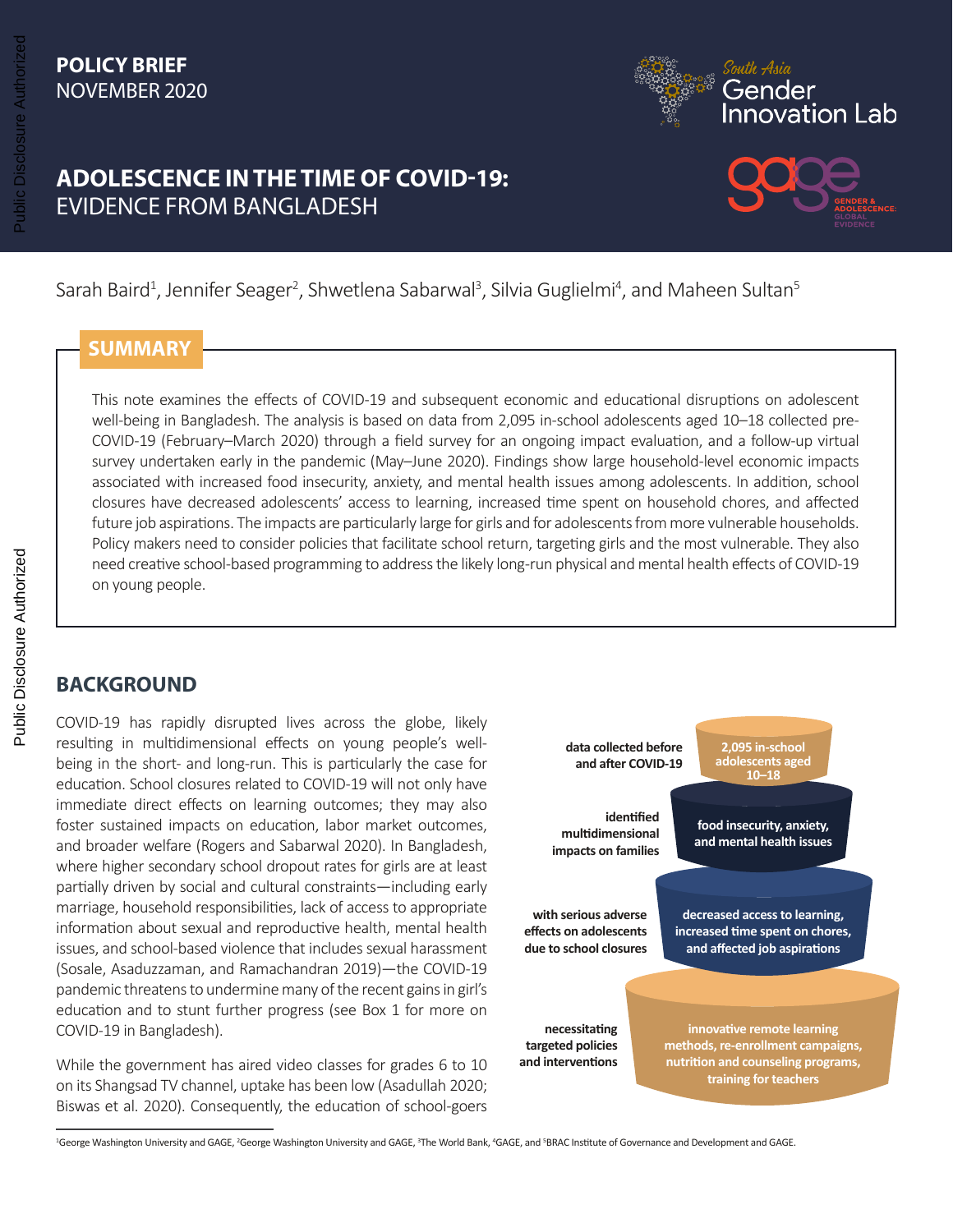has been left largely to the discretion of students and their parents. Preliminary global evidence suggests that adolescents who were enrolled in school when the pandemic hit may now engage in paid work to supplement family income, take on larger roles in the household, become pregnant, or face pressure to marry, all factors that will constrain school return when the schools reopen (Mendez Acosta and Evans 2020). The expected gendered impact of school closures echoes previous evidence from crises, which highlights increased burden of care-work for women, disruptions in access to sexual and reproductive health services, and increases in domestic violence for women and girls (Smith 2019, Peterman et al. 2020, Wenham et al. 2020).

In addition to school closures, the large negative economic shock experienced by most households (Genoni et al. 2020) may worsen the education impacts of COVID-19 in Bangladesh. These economic impacts threaten food security, which is particularly important for adolescents and may be acutely felt in Bangladesh, where 25 percent of the population was food insecure and 36 percent of children under-five were stunted even before COVID-19 (Alderman et al. 2006, Frankenberg et al. 2017, Arndt et al. 2020, Bene 2020, USAID 2020). Moreover, the current crisis is likely to heighten risks for mental distress, further affecting future trajectories in education and labor (Golberstein, Gonzales, and Meara 2019). Given that half of all mental illnesses begin by age 14 (WHO 2020, Kessler 2007), the COVID-19 pandemic is on the verge of creating a global mental health crisis among youth (Fegert et al. 2020).

This brief explores the impact of COVID-19 on the well-being of adolescents in Bangladesh who were attending grades seven and eight in Chittagong and Sylhet at the time of the school closures and explores heterogeneity of impacts according to gender and the vulnerability status of the household.

### **DATA AND METHODOLOGY**

This brief uses two rounds of data on over 2,000 adolescents and their female primary caregivers collected as part of the Gender and Adolescence: Global Evidence (GAGE) study implemented with support from the South Asia Gender Innovation Lab (SAR GIL).<sup>1</sup> The first round of data collection took place during February and March of 2020 through faceto-face interviews with a random sample of adolescents attending grades seven and eight in public and semiprivate (Monthly Pay Order, or MPO) schools in Chittagong and Sylhet divisions.<sup>2</sup> The first round was a baseline for an ongoing impact evaluation, with programming supported by the World Bank. The second round of data collection was conducted using computer-assisted telephone interviewing in May and June 2020. Enumerators attempted to recontact

### **BOX 1: COVID-19 IN BANGLADESH**

After identifying the first cases of COVID-19 in the country on March 8, the government implemented restrictions on mobility and social gatherings to control the spread of the virus. By March 17, when the country had eight confirmed cases, the government declared a school closure that ultimately remained in place throughout the current academic year. By March 24, the government declared a 10-day nationwide lockdown to limit the spread of COVID-19. This lockdown was extended through May 30.

COVID-19 Survey administration by Gender and Adolescence: Global Evidence (GAGE) began in early May 2020, when Bangladesh had identified approximately 12,000 cases of COVID-19. During the survey administration period, which ended on June 28, 2020, this number jumped to 137,787 cases.<sup>1</sup> As of October 8, 2020, Bangladesh had reported 374,592 cases and 5,460 deaths from COVID-19. In response, the government has repeatedly extended school closures through the end of October as case counts continue rising.<sup>2</sup>

Notes: (1) Johns Hopkins University Coronavirus Resource Center, October 8, 2020. [https://coronavirus.jhu.edu/map.html.](https://coronavirus.jhu.edu/map.html) (2) Menon, S. Coronavirus: How the lockdown has changed schooling in South Asia. BBC News, September 21, 2020. [https://www.bbc.](https://www.bbc.com/news/world-south-asia-54009306) [com/news/world-south-asia-54009306](https://www.bbc.com/news/world-south-asia-54009306)

all adolescents surveyed during the first round, using phone numbers obtained during the first round of data collection and were able to reach 2,156 of the original adolescents, a 97 percent recontact rate.<sup>3</sup> The respondents were asked questions related to the economic effects of the shock at

<sup>&</sup>lt;sup>1</sup>This research obtained ethnical clearance from the Innovations for Poverty Action Institutional Review Board (#15439) and the George Washington University Office of Human Research – Institutional Review Board (#071721).

<sup>&</sup>lt;sup>2</sup> Monthly Pay Order (MPO) schools are private schools that receive funding for payroll from the government of Bangladesh and follow the official government curriculum. The data collected was planned to survey a random sample of 4,932 adolescents across a representative sample of 251 schools (160 MPO schools and 91 government schools). The schools were randomly selected from a full list of both school types operating in each division provided by the Bangladesh Ministry of Education. Data collection was interrupted on March 18, 2020, when schools were closed as part of a broader government shutdown, when data had been collected from 45 percent of the intended sample. See Seager et al. (2020) for detail on the sample and survey instruments.

<sup>&</sup>lt;sup>3</sup> Phone penetration is high among the sample; 98.9 percent of adolescents in the sample live in households with at least one cell phone.

<sup>4</sup> For the full survey instrument: https://www.gage.odi.org/publication/covid-19-phonesurvey-round-1/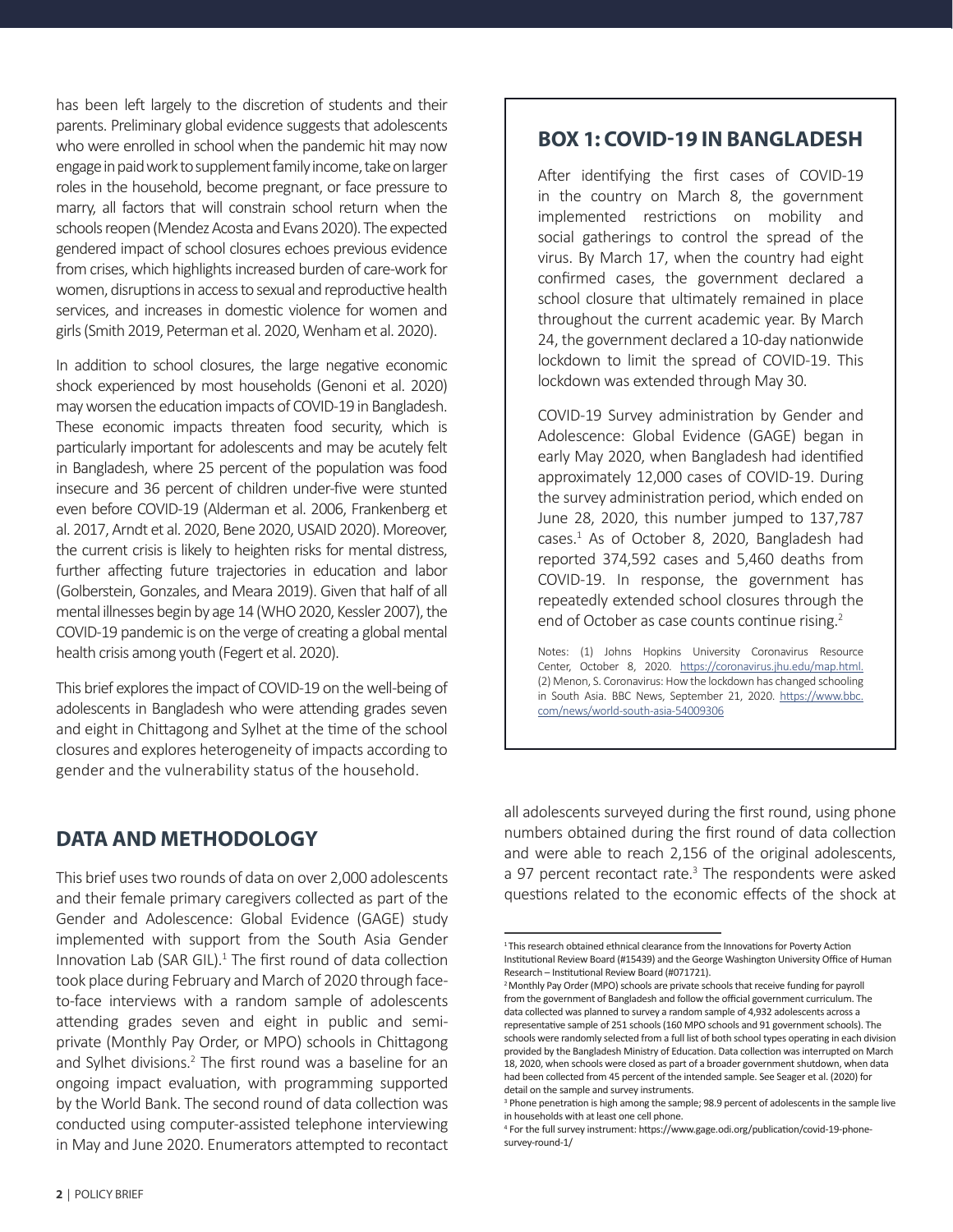the household level, as well as on various dimensions of adolescent well-being.<sup>4</sup>

Specifically, this brief uses data for 2,095 adolescents and their primary female caregivers who responded to all items used to generate a measure of household vulnerability that we use to understand the impact of COVID-19 on more vulnerable households.<sup>5</sup> It also draws on in-depth qualitative data gathered from 39 adolescents, selected from the quantitative sample, during July and September 2020. At the time of the baseline survey, adolescents were 12.8 years old on average, 49.8 percent were in seventh grade with the rest in eighth grade. Seventy-five percent of our sample is in Chittagong with the rest in Sylhet and 25 percent attended a government school compared to 75 percent in an MPO school before COVID-19.

We examine the impact of COVID-19 on earnings and food security of the households these adolescents live in, and on their education, future job aspirations, and mental health. Box 2 summarizes the key measures used in this brief. We use regression analysis to explore heterogeneity in the impact of COVID-19 according to household vulnerability status, controlling for pre-COVID-19 measures (or related measures) of our outcomes of interest.<sup>6</sup> We measure household vulnerability across five vulnerability domains following Acharya and Parwal (2020): socioeconomic, demographic, housing and hygiene conditions, availability of health care, and epidemiological.

### **FINDINGS**

### **ECONOMIC IMPACTS OF COVID-19 ON HOUSEHOLDS**

Our data show that the economic impacts of COVID-19 have been severe. Half of the sampled households report losing employment permanently or temporarily due to COVID-19, with 83 percent of households reporting some income loss. As described by a 13-year-old girl in Chittagong rural district, "we had to get by with a lot of struggle. During the lockdown, my dad couldn't ride his rickshaw so he couldn't manage our household expenses." The economic impacts have led to economic concerns—65 percent of households worrying that they will not be able to meet basic household needs and only 58 percent of households being able to buy essential food items in the week before the virtual survey. A 14-year-old-girl from

### **BOX 2: OUTCOME MEASURES**

#### **Household Income and Food Security**

- Household lost at least some income due to COVID
- Household was able to buy essential food items over the past 7 days
- Household cut back quantities served per meal to adolescents in the household during last 4 weeks
- Dietary diversity reduction score (0-16 The total number of food groups in which food consumption was reported to have been reduced post-COVID-19 across 16 food categories, as reported by the adult female primary caregiver
- Adolescent reports that meals are less likely to contain meat, chicken, fish, or eggs compared to before COVID-19

#### **Adolescent Education**

- Adolescent reports that school is providing learning support during school closure
- Adolescent reports that s/he has been in contact with a formal schoolteacher in the last 7 days
- Adolescent reports that family is providing learning support for formal schooling during school closure
- Adolescent reports spending same or more hours per weekday studying/learning
- Adolescent wants to return to school when restrictions end
- Adolescent thinks s/he will not be able to return to school when restrictions end
- Adolescent spends more time on household chores and/or childcare since Covid-19 began

#### **Adolescent Employment Aspirations**

- Adolescent believes nothing will interfere with job aspiration
- Adolescent believes financial constraints will interfere with job aspiration

#### **Adolescent Mental Health**

- Primary Health Questionnaire-8 score (PHQ-8) A measure of current depression in the general population that uses an eight-item scale (Kroenk et al. 2008)
- Adolescent reports being completely or moderately scared/fearful about Covid-19
- Adolescent reports being completely or moderately worried/anxious about Covid-19

<sup>&</sup>lt;sup>5</sup> Unreported analysis that uses regression to predict inclusion in the analysis sample shows that there are no significant differences between the round one random sample and the sample of adolescents included for the analysis in the brief.

<sup>&</sup>lt;sup>6</sup> All analysis uses survey weights to make the statistics representative of adolescents in grades seven and eight in our study areas.

Source: GAGE COVID-19 Phone Survey (round 1). [https://www.gage.odi.](https://www.gage.odi.org/publication/covid-19-phone-survey-round-1/) [org/publication/covid-19-phone-survey-round-1/](https://www.gage.odi.org/publication/covid-19-phone-survey-round-1/)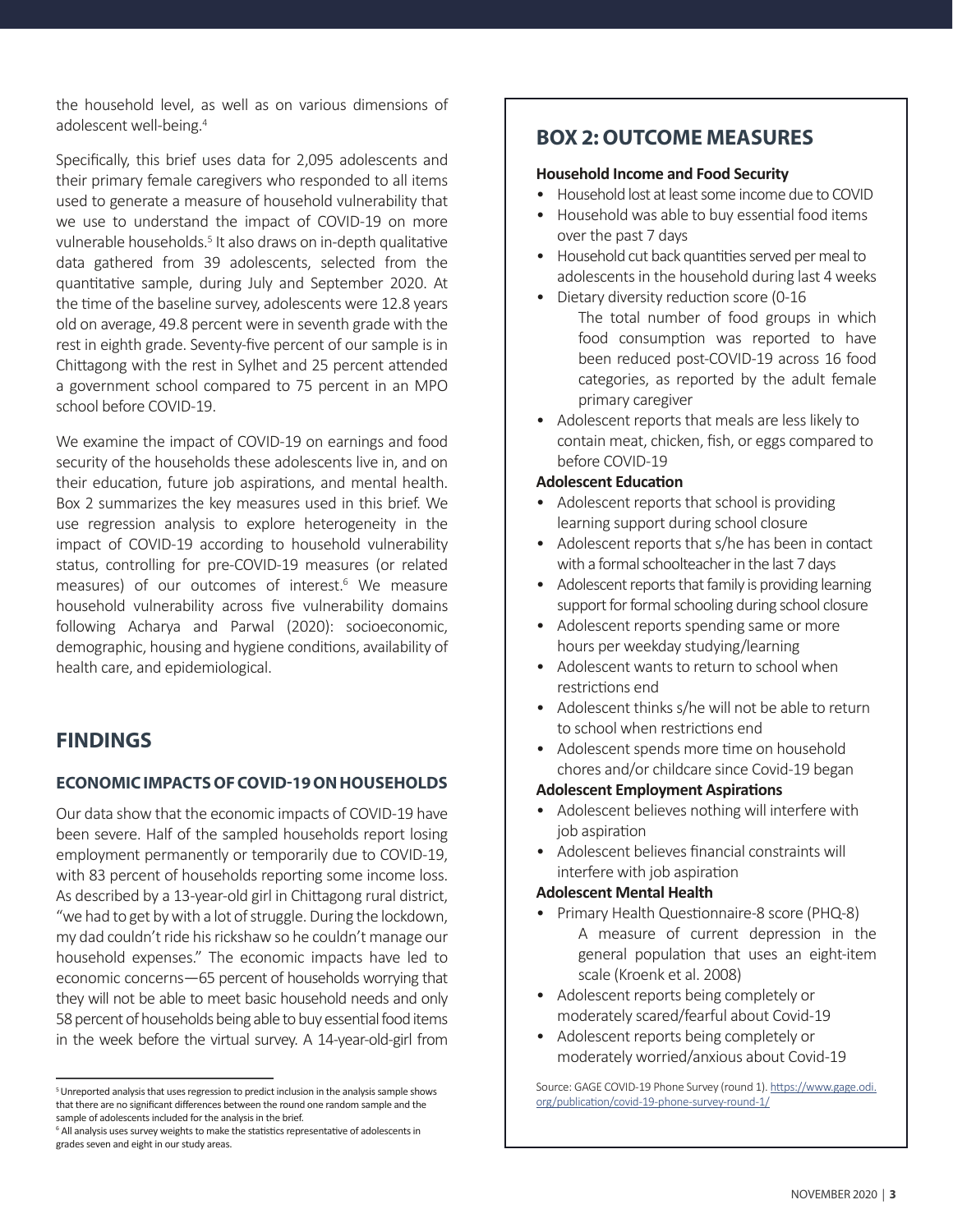Chittagong urban district recounted, "Changes in income and earning have taken place—[we have] less than before."

These negative impacts are concentrated among households that were already more vulnerable before the onset of COVID-19. As shown in Table 1, a one unit increase in the vulnerability score is associated with the household being four percentage points (4.8 percent compared to the mean) more likely to have lost some income due to COVID-19 and 4.6 percentage points (8 percent) less likely to be able to buy essential food items.

The economic disruption has significantly increased food insecurity, with 34 percent of households reporting cutting back food to adolescents in the household in the past four weeks (compared to only 13.5 percent reported this pre-COVID-19). Likewise, 59 percent of adolescents reporting that their meals are less likely to contain protein after COVID-19, and a reduction in dietary diversity, with the most households (75 percent) reporting reductions in consumption of meat.

There are no differences in the likelihood of the household reporting cutting back meals or in the dietary diversity score according to the gender of the adolescent. As a 17-year-old girl in eighth grade in Chittagong notes "At that time (lockdown) there was no money coming in. Suppose for the morning's breakfast, we would not get anything. We'd have to eat rice, leftover rice soaked in water [Bangla: panta bhaat]. And in the afternoon, we wouldn't get to eat anything at all because there were financial problems, that's why. Before I would eat Horlicks, cake biscuit, and things in the morning and the afternoon. We'd eat these." Similarly, a 13-year-old girl from Chittagong rural district explained, "[My father] couldn't bring rice because of the [earning loss during] lockdown. I would eat lentils. He would try to bring this and that, but [some days he couldn't bring anything at all]. When he couldn't bring it, we wouldn't eat. When he would bring it, we'd eat then."

Once again, regression results in Table 1 suggest that impacts

are concentrated among more vulnerable households, with a one unit increase in the vulnerability score associated with a 6.7 percentage point (20 percent compared to the mean) increase in the likelihood of having cut back food to adolescents in the household, an increase in dietary reduction scores by 0.743 food groups, which translates to 9.2 percent increase, and an

*"***[My father]** *couldn't bring rice because of the [earning loss during] lockdown. I would eat lentils. He would try to bring this and that, but*  **[some days he couldn't bring anything at all]***. When he couldn't bring it, we wouldn't eat. When he would bring it, we'd eat then."*

increase in the likelihood that adolescents report decreased protein in their meals by 6.6 percentage points (11 percent). See the figures below for a summary by gender (Figure 1) and vulnerability (Figure 2) across all outcomes.

| Table 1: Economic impacts of COVID-19 at the household level                                                                                        |                                                       |                                                          |                                                     |                                   |                                                              |  |  |
|-----------------------------------------------------------------------------------------------------------------------------------------------------|-------------------------------------------------------|----------------------------------------------------------|-----------------------------------------------------|-----------------------------------|--------------------------------------------------------------|--|--|
|                                                                                                                                                     | $=$ 1 if lost at least<br>some income due<br>to COVID | $=1$ if household able<br>to buy essential food<br>items | $=1$ if household<br>cutback food to<br>adolescents | <b>Dietary Diversity</b><br>Score | $=1$ if adolescent<br>meal less likely to<br>contain protein |  |  |
| Sum of 11 indicators of<br>vulnerability (0-11(8))                                                                                                  | $0.040***$<br>(0.010)                                 | $-0.046***$<br>(0.015)                                   | $0.067***$<br>(0.013)                               | $0.742***$<br>(0.088)             | $0.066***$<br>(0.010)                                        |  |  |
| Female                                                                                                                                              | 0.024                                                 | $-0.007$                                                 | 0.014                                               | $-0.485***$                       | $-0.053*$                                                    |  |  |
| =1 if pre-COVID-19 main source<br>of income wage or salary<br>employment<br>Pre-COVID-19 Household FAO<br>Food Insecurity Experience<br>Scale (0-8) | 0.027<br>(0.024)                                      | $-0.043***$<br>(0.009)                                   |                                                     |                                   |                                                              |  |  |
| $=$ 1 if household cut back food<br>to adolescents pre-COVID-19                                                                                     |                                                       |                                                          | $0.187***$<br>(0.054)                               |                                   |                                                              |  |  |
| Pre-Covid-19 Dietary<br>Diversity score (0-6)                                                                                                       |                                                       |                                                          |                                                     | 0.068<br>(0.167)                  |                                                              |  |  |
| Pre-Covid-19 number of<br>meals that contained animal<br>protein yesterday                                                                          |                                                       |                                                          |                                                     |                                   | $-0.029$<br>(0.021)                                          |  |  |
| Outcome mean                                                                                                                                        | 0.834                                                 | 0.579                                                    | 0.337                                               | 8.07                              | 0.592                                                        |  |  |
| <b>Number of observations</b>                                                                                                                       | 2,071                                                 | 2,039                                                    | 2,095                                               | 2,091                             | 2,094                                                        |  |  |

Note:.01-\*\*\*;.05-\*\*;.1-\*; In addition to those shown, all regressions include controls for grade of the adolescent, whether the caretaker was fasting yesterday to account for the survey period taking place during Ramadan, the size of the household, and the location of the household in Chittagong or Sylhet. Standard errors are clustered at the school level and sampling weights are used in all models.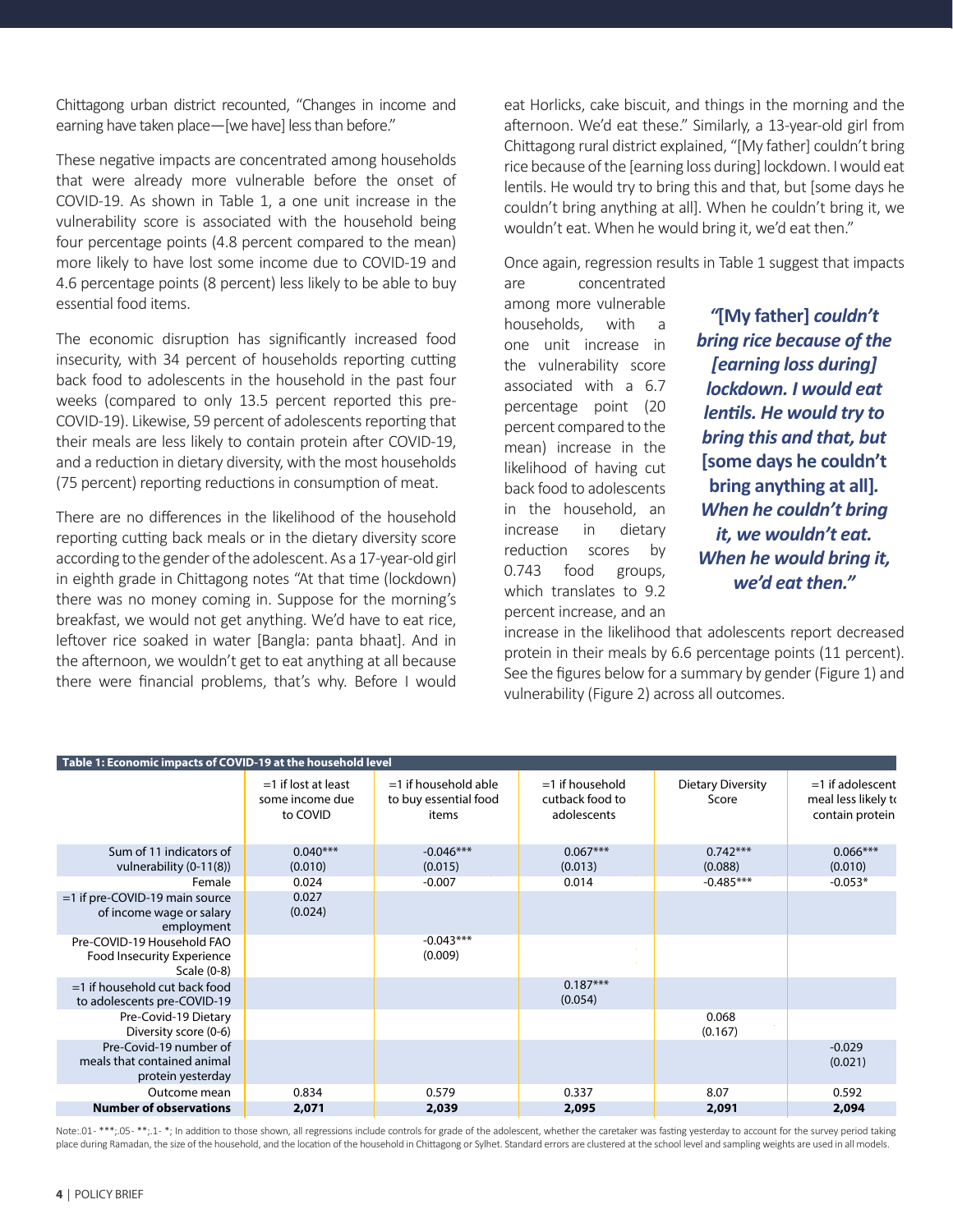#### **IMPACTS OF COVID-19 ON ADOLESCENT EDUCATION AND EMPLOYMENT ASPIRATIONS**

Since the onset of COVID-19, education in Bangladesh has been seriously disrupted, with schools officially closed since March 17, 2020. While almost all adolescents report doing something to continue learning while schools are closed and 90 percent of adolescents report receiving support from family for schooling, only 10.5 percent are getting any support from schools and only 22 percent have been in contact with a schoolteacher.

The majority of students, 84.7 percent, report that they are spending time studying with their own books, although economic hardship also seems to have negative effects on self-guided study as expressed by a 13-year-old girl from

Chittagong rural district: "I couldn't study properly because of my dad's struggles—he couldn't buy me guidebooks, so I'd feel bad." As a 13-year-old girl from Sylhet notes: "Other times my stud[ies] go really well... But now it's not going that well... I do not know how much I will be able to study now."

Only 7.9 percent report watching classes on Shangsad TV as the primary activity they are doing to continue schooling and only 9.4 percent report using any media to support learning. Interestingly, girls are more likely to report using media (internet, television, or radio) to support their learning, with 12.4 percent of girls reporting using media compared to only 4.7 percent of boys. The reasons given by adolescents for lack of engagement with Shangsad TV included poor technology, limited access, and feelings that educational



#### **Figure 1: Average impacts on adolescents (male vs. female)**



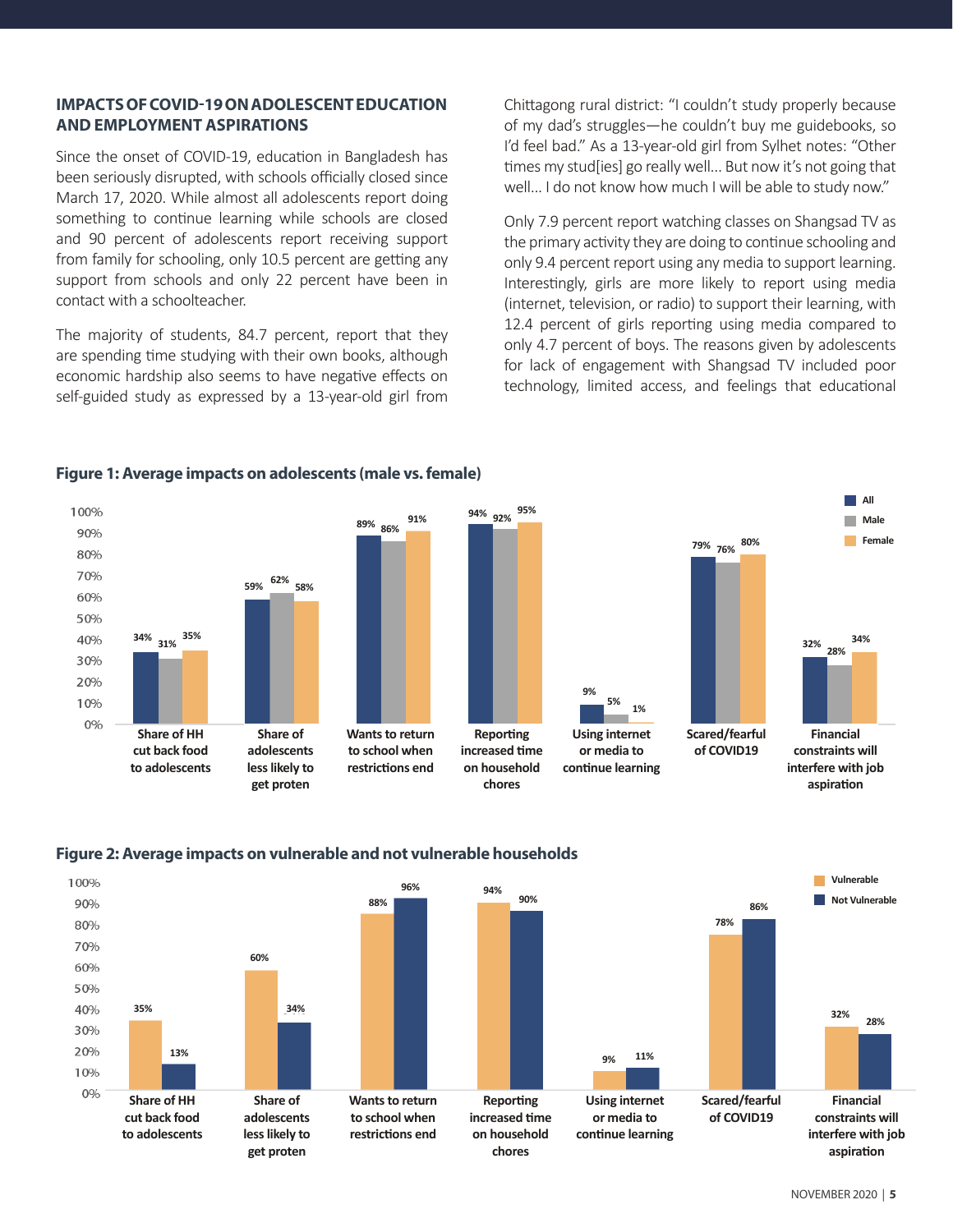content is not conveyed well. As stated by a 14-year-old girl: "We have a television in our home but not in my room. Can you always go to someone else's room to watch television? That's why I didn't watch those TV classes. Besides, often there is no electricity or connection to the cable line…. We lose electricity connection every time it is cloudy outside!" Similarly, an older boy mentioned: "We have a television [but] actually, our TV doesn't output any sound. So, I don't get to watch the Shangsad TV channel." With respect to the teaching modality, a 12-year-old girl said: "I didn't like [the TV classes] much because... they can't really explain everything.

If we were in front of teachers, they would have been able to explain the things we didn't understand. Now, the things we don't understand, they can't really explain to us."

Support for continued education varies according to household vulnerability status, as confirmed by regression results in Table 2. A one unit increase in the vulnerability score is associated with adolescents being 1.6 percentage points (15 percent) less likely to receive support from schools, 1.9 percentage points (9 percent) less likely

*"We have a television in our home but not in my room. Can you always go to someone else's room to watch television? That's why I didn't watch those TV classes. Besides, often there is no electricity or connection to the cable line…. We lose electricity connection every time it is cloudy outside!"* 

to have had contact with a teacher and 1.9 percentage points (2.1 percent) less likely to be receiving family support for learning. This has implications for growing inequality in Bangladesh, with households that were vulnerable before COVID-19 faring worse during and after the crisis.

Around half of adolescents report that they are spending less time on education than before the lockdown, with 94 percent reporting increased time on household chores or childcare. Although the difference is not statistically significant, there is evidence that girls are three percentage points more likely to be spending increased time on household chores and childcare since COVID-19 restrictions began. As expressed by a 14-year-old boy: "[I would help my mother] with the light works. [But] my sister, she would cook curries and do everything else." This is particularly concerning as girls were already spending twice as much time on household chores as boys before COVID-19.

Twenty-five percent of primary female caregivers are concerned that adolescents will not return to school when schools reopen, and this did not vary by gender. While

adolescents are not overly concerned that they will return to school and also largely want to return to school, with 89 percent reporting so, there are some gender differences along these dimensions. Girls are more likely than boys to report wanting to return to

*"***[I would help my mother]** *with the light works.* **[But]**  *my sister, she would cook curries and do everything else."*

school (91 percent of girls versus 86 percent of boys, p<0.05) and are 77 percent less likely than boys to believe that they will not be able to return to school (0.8 percent of girls versus 3.6 percent of boys, p<0.01). In addition, both male

| Table 2: impacts of COVID-19 on education and employment aspirations of adolescents |                              |                               |                              |                                  |                                     |                                        |                                                |                               |                                                             |                                                                      |
|-------------------------------------------------------------------------------------|------------------------------|-------------------------------|------------------------------|----------------------------------|-------------------------------------|----------------------------------------|------------------------------------------------|-------------------------------|-------------------------------------------------------------|----------------------------------------------------------------------|
|                                                                                     | $=1$ if<br>school<br>support | $=1$ if<br>teacher<br>contact | $=1$ if<br>family<br>support | $=1$ if use<br>media to<br>learn | $=1$ if<br>study<br>same or<br>more | $=1$ if want<br>to return<br>to school | $=1$ if think<br>cannot<br>return to<br>school | $=1$ if more<br>chores<br>now | $=1$ if nothing<br>will interfere<br>with job<br>aspiration | $=1$ if financial<br>constraint will<br>interfere with<br>aspiration |
| Sum of 11 indicators of<br>vulnerability (0-11(8))                                  | $-0.016***$<br>(0.006)       | $-0.019*$<br>(0.010)          | $-0.019**$<br>(0.008)        | $-0.07$<br>(0.008)               | $-0.016$<br>(0.011)                 | $-0.019*$<br>(0.010)                   | $-0.001$<br>(0.003)                            | $-0.006$<br>(0.005)           | $-0.021**$<br>(0.011)                                       | $-0.001$<br>(0.015)                                                  |
| Female                                                                              | 0.006<br>0.018               | $-0.005$<br>0.026             | $-0.023$<br>0.017            | $0.076***$<br>0.015              | $-0.020$<br>0.037                   | $0.053**$<br>0.023                     | $-0.027**$<br>0.012                            | 0.022<br>0.013                | 0.009<br>0.031                                              | 0.040<br>0.028                                                       |
| Share of time spent<br>studying pre-Covid-19                                        | $-0.069$<br>0.152            | $0.577**$<br>0.228            | $0.038**$<br>0.146           | 0.070<br>(0.119)                 | 0.005<br>(0.184)                    | 0.010<br>0.144                         | 0.025<br>0.052                                 |                               |                                                             |                                                                      |
| Share of time spent on<br>chores pre-Covid-19                                       |                              |                               |                              |                                  |                                     |                                        |                                                | 0.144<br>0.187                |                                                             |                                                                      |
| $=$ 1 if caretaker reports no<br>constraint to achieving<br>career pre-Covid-19     |                              |                               |                              |                                  |                                     |                                        |                                                |                               | $0.090**$<br>(0.038)                                        | $-0.094**$<br>(0.037)                                                |
| Outcome mean                                                                        | 0.105                        | 0.220                         | 0.896                        | 0.094                            | 0.439                               | 0.887                                  | 0.019                                          | 0.935                         | 0.483                                                       | 0.282                                                                |
| <b>Number of observations</b>                                                       | 2,078                        | 1,879                         | 2,079                        | 2,073                            | 2,079                               | 2,079                                  | 2,084                                          | 2,095                         | 2,062                                                       | 2,062                                                                |

Note:.01-\*\*\*;.05-\*\*;.1-\*; In addition to those shown, all regressions include controls for grade of the adolescent, whether the caretaker was fasting yesterday to account for the survey period taking place during Ramadan, the size of the household, and the location of the household in Chittagong or Sylhet. Standard errors are clustered at the school level and sampling weights are used in all models.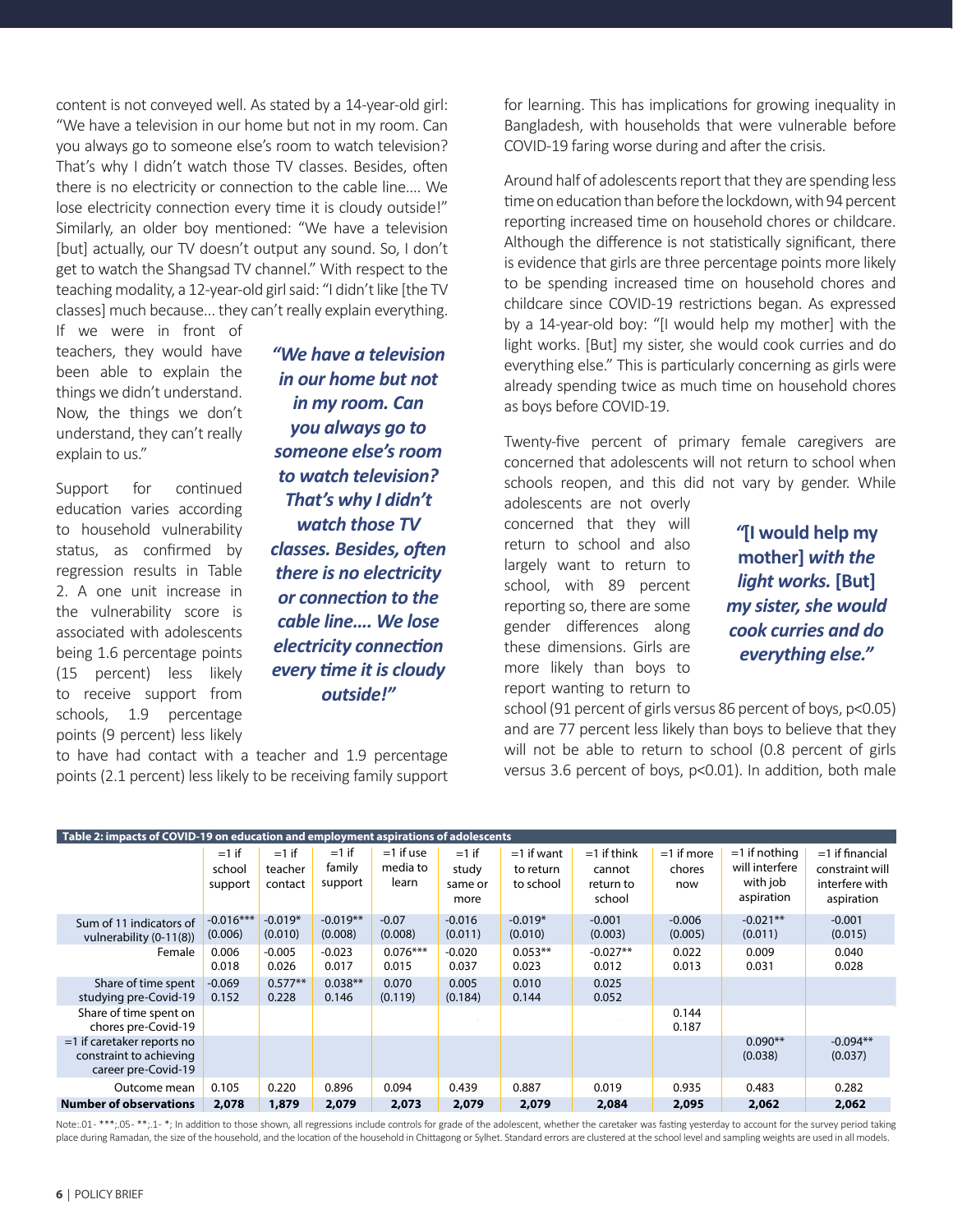and female adolescents exhibit concern about their ability to achieve job aspirations. A 13-year-old boy from a Sylhet rural district discussed his plans for learning a trade during lockdown, to circumvent boredom and worry for the future, "I'm wasting my time in this period just doing nothing as I've no study or any other tasks. So, by [helping my uncle in his grocery shop] I can learn about this work." Less than half of adolescents (47 percent) believe that nothing will interfere with their job aspirations and nearly a third (31.6 percent) believe that financial constraints will interfere.

Again, these impacts vary according to household vulnerability status, pointing toward possible growing inequality in adolescent outcomes. Adolescents from more vulnerable households, who are receiving less support for learning, are also less likely to report wanting to return to school when it reopens than adolescents in better-off households. As shown in Table 2, a one unit increase in household vulnerability is associated with a 1.9 percentage point (2.1 percent) reduction in likelihood that an adolescent wants to return to school. Additionally, these adolescents are 2.1 percentage points (4.3 percent) less likely to believe that nothing will interfere with attaining their job aspiration, despite that there is no difference in the likelihood of aspiring to professional jobs before COVID-19 across vulnerability status.

#### **IMPACTS OF COVID-19 ON ADOLESCENT MENTAL HEALTH**

Finally, stress and worry are also increasing in the household and community. Eighty percent of adolescents report that household stress increased since the onset of COVID-19 with over 75 percent of adolescents reporting either that they are at least moderately scared about COVID-19 or worried

| Table 3: Impacts of COVID-19 on mental health of adolescents |                |                                                   |                                                    |  |  |  |
|--------------------------------------------------------------|----------------|---------------------------------------------------|----------------------------------------------------|--|--|--|
|                                                              | PHO-8<br>score | $=1$ if<br>moderately<br>scared about<br>Covid-19 | $=1$ if<br>moderately<br>worried about<br>Covid-19 |  |  |  |
| Sum of 11 indicators of                                      | $0.144**$      | 0.003                                             | 0.005                                              |  |  |  |
| vulnerability (0-11(8))                                      | (0.068)        | (0.011)                                           | (0.011)                                            |  |  |  |
| Female                                                       | $-0.443*$      | 0.040                                             | 0.027                                              |  |  |  |
|                                                              | (0.227)        | (0.039)                                           | (0.034)                                            |  |  |  |
| PHO-8 score                                                  | $0.153**$      | 0.006                                             | $-0.007$                                           |  |  |  |
| pre-Covid-19                                                 | (0.032)        | (0.006)                                           | (0.005)                                            |  |  |  |
| Outcome mean                                                 | 0.105          | 0.896                                             | 0.483                                              |  |  |  |
| Number of observations                                       | 2.078          | 2,079                                             | 2.062                                              |  |  |  |

Note:.01-\*\*\*;.05-\*\*;.1-\*; In addition to those shown, all regressions include controls for grade of the adolescent, whether the caretaker was fasting yesterday to account for the survey period taking place during Ramadan, the size of the household, and the location of the household in Chittagong or Sylhet. Standard errors are clustered at the school level and sampling weights are used in all models.

about it. Reported rates of moderate to severe depression as measured by the PHQ-8 are low among adolescents in this population, with about 1 percent of adolescents experiencing depression (both before and after COVID-19).

Evidence indicates that boys are faring worse than girls, with an average PHQ-8 score of 1.96 compared to 1.64 among girls (p<0.10). Qualitative data point to mobility restrictions during lockdown affecting boys more, as girls are more accustomed to staying home. A 14-year-old girl from Sylhet urban district explained, "boys go out, they always go out. But girls don't go out much. [Boys went out before the lockdown]… girls go much less, I mean… girls go out during the time of Eid."

As shown in Table 3, adolescents from more vulnerable households have PHQ-8 scores that are 16 percent higher on average post-COVID-19 than adolescents from households that are one standard deviation higher on the vulnerability score.

*"boys go out, they always go out. But girls don't go out much.*  **[Boys went out before the lockdown]***… girls go much less, I mean… girls go out during the time of Eid."*

This finding suggests that these adolescents are feeling the strain from household income loss and food insecurity that has come about as a result of COVID-19.

### **DISCUSSION AND POLICY IMPLICATIONS**

In response to the COVID-19 pandemic, the government implemented a country-wide lockdown from March through June, including the closure of schools, which remain closed as of October. While these measures were taken to mitigate the spread of the disease, the resulting negative impacts of economic hardship, school closures, and negative health consequences have the potential to undo recent progress in gender equality in educational attainment and economic opportunity in Bangladesh.

Our findings show that in the 2-3 months after school closures, adolescents are already facing large impacts on food security and education. These impacts are larger for households that were more vulnerable before the COVID-19 pandemic. Adolescents are also spending significantly more time on household chores and caring for others, tightening time constraints, and further restricting their ability to continue learning.

Remote learning activities through media outlets will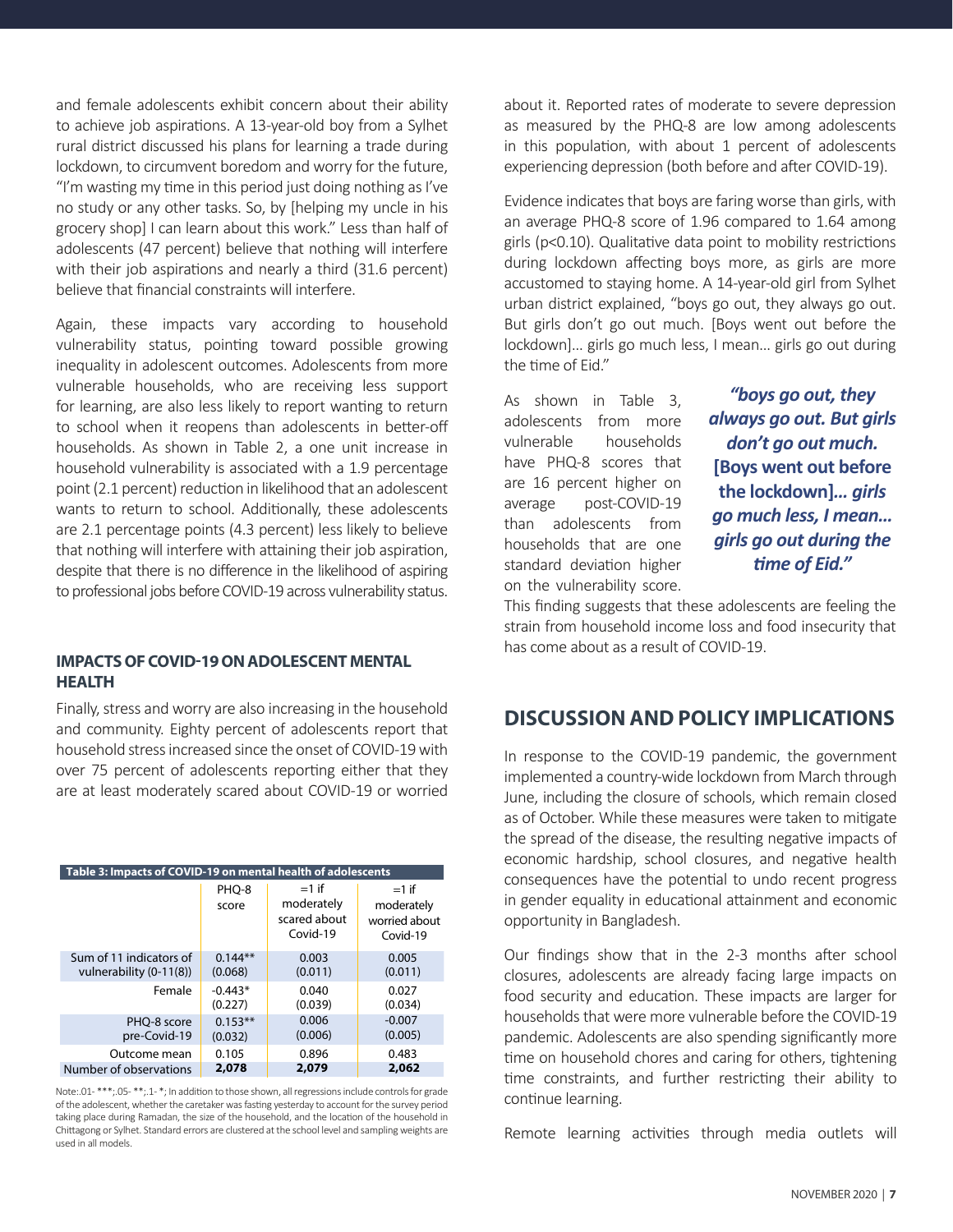be insufficient to meet the needs of poor families. Our data show that less than 10 percent of adolescents watch the government-supported Shangsad educational TV programming and less than 10 percent use media to continue learning, likely due to poor access to technology in the households. Therefore, such continuity programs should adapt to provide educational materials that do not rely on access to media and be paired with economic relief packages, such as provision of staple food goods and stimulus payments.

After schools reopen, it will be important for the government to implement re-enrollment campaigns to bring adolescents, especially adolescent girls, back to school. Such campaigns should include accommodations for students who are at risk for not returning, particularly girls who are pregnant or married, awareness-raising campaigns to the community and re-engagement of parents into school governance, and financial incentives for re-enrolling both to offset costs of books and uniforms and to provide additional economic support to struggling households (Rogers and Sabarwal 2020). As a part of any re-enrollment campaign and to address the large increase in food insecurity, schools should ramp up feeding programs to help mitigate nutritional shortfalls that adolescents may have experienced during the closures (Rogers and Sabarwal 2020). These programs should draw on locally produced food products as best possible to additionally serve to bolster local economies (Tembon 2016).

Finally, the psychosocial toll of coping with pandemic stress should not be dismissed. Communities and schools should consider developing counseling programs for families and adolescents who may have developed anxiety or depression during the pandemic, including loss of employment, restrictions to mobility and interactions with friends and loved ones, and possibly even the loss of friends and family to the disease. As schools reopen, training programs will be needed both to prepare teachers for the increased needs of their students and to give them the tools to better support their students (Rogers and Sabarwal 2020, UNRW 2013).

It is also critical to continue monitoring learning activities of adolescents and develop new and innovative ways to deliver educational content remotely while considering alternate ways of delivering educational material to the most vulnerable households, who may not own televisions or phones or have internet access. Moreover, resources must be allocated toward assisting families and students through the transition back to school, continuing the positive trajectory in educational inclusion that Bangladesh has achieved in recent years and preventing the loss of a generation of students.

### **REFERENCES**

Alderman, Harold, John Hoddinott, and Bill Kinsey. 2006. "Long term consequences of early childhood malnutrition." *Oxford Economic Papers* 58 (3): 450–74. [https://doi.](https://doi.org/10.1093/oep/gpl008) [org/10.1093/oep/gpl008.](https://doi.org/10.1093/oep/gpl008)

Arndt, C., R. Davies, S. Gabriel, L. Harris, K. Makrelov, S. Robinson, S. Levy, W. Simbanegavi, D. van Seventer, and L. Anderson. 2020. "Covid-19 lockdowns, income distribution, and food security: An analysis for South Africa." *Global Food Security* 26: 1–5. [https://www.ncbi.nlm.nih.gov/pmc/](https://www.ncbi.nlm.nih.gov/pmc/articles/PMC7366977/) [articles/PMC7366977/](https://www.ncbi.nlm.nih.gov/pmc/articles/PMC7366977/)

Asadullah, Niaz. 2020, June 25. "COVID-19, Schooling and Learning." *BRAC Institute of Governance and Development.*  [https://bigd.bracu.ac.bd/publications/webinar-deck-covid-](https://bigd.bracu.ac.bd/publications/webinar-deck-covid-19-schooling-and-learning/)[19-schooling-and-learning/](https://bigd.bracu.ac.bd/publications/webinar-deck-covid-19-schooling-and-learning/)

Bene, Christophe. 2020. "Resilience of local food systems and links to food security  $-$  A review of some important concepts in the context of COVID-19 and other shocks." *Food Security* 12: 805–822. [https://www.researchgate.](https://www.researchgate.net/publication/342871145) [net/publication/342871145](https://www.researchgate.net/publication/342871145)

Biswas, Kumar, T.M. Asaduzzaman, David K. Evans, Sebastian Fehrler, Deepika Ramachandran, and Shwetlena Sabarwal. 2020, July 16. TV-Based Learning in Bangladesh: Is it Reaching Students? *World Bank*. [https://openknowledge.](https://openknowledge.worldbank.org/bitstream/handle/10986/34138/TV-Based-Learning-in-Bangladesh-Is-it-Reaching-Students.pdf?sequence=4&isAllowed=y) [worldbank.org/bitstream/handle/10986/34138/TV-](https://openknowledge.worldbank.org/bitstream/handle/10986/34138/TV-Based-Learning-in-Bangladesh-Is-it-Reaching-Students.pdf?sequence=4&isAllowed=y)[Based-Learning-in-Bangladesh-Is-it-Reaching-Students.](https://openknowledge.worldbank.org/bitstream/handle/10986/34138/TV-Based-Learning-in-Bangladesh-Is-it-Reaching-Students.pdf?sequence=4&isAllowed=y) [pdf?sequence=4&isAllowed=y.](https://openknowledge.worldbank.org/bitstream/handle/10986/34138/TV-Based-Learning-in-Bangladesh-Is-it-Reaching-Students.pdf?sequence=4&isAllowed=y)

Fegert, Jorg M., Benedetto Vitiello, Paul L. Plener, and Vera Clemens. 2020. "Challenges and burden of the Coronavirus 2019 (COVID-19) pandemic for child and adolescent mental health: a narrative review to highlight clinical and research needs in the acute phase and the long return to normality." *Child and Adolescent Psychiatry and Mental Health* 14(20): 1–11. [https://www.ncbi.nlm.nih.gov/pmc/](https://www.ncbi.nlm.nih.gov/pmc/articles/PMC7216870/) [articles/PMC7216870/](https://www.ncbi.nlm.nih.gov/pmc/articles/PMC7216870/)

Frankenberg, Elizabeth, Jed Friedman, Nicholas Ingwersen, and Duncan Thomas. 2017. "Linear child growth after a natural disaster: A longitudinal study of the effects of the 2004 Indian Ocean tsunami." *The Lancet* 389 (April): S21. [https://doi.org/10.1016/S0140-6736\(17\)31133-9.](https://doi.org/10.1016/S0140-6736(17)31133-9)

Fegert, J. M., B. Vitiello, P.L. Plener, and V. Clemens. 2020. "Challenges and burden of the Coronavirus 2019 (COVID-19) pandemic for child and adolescent mental health: a narrative review to highlight clinical and research needs in the acute phase and the long return to normality."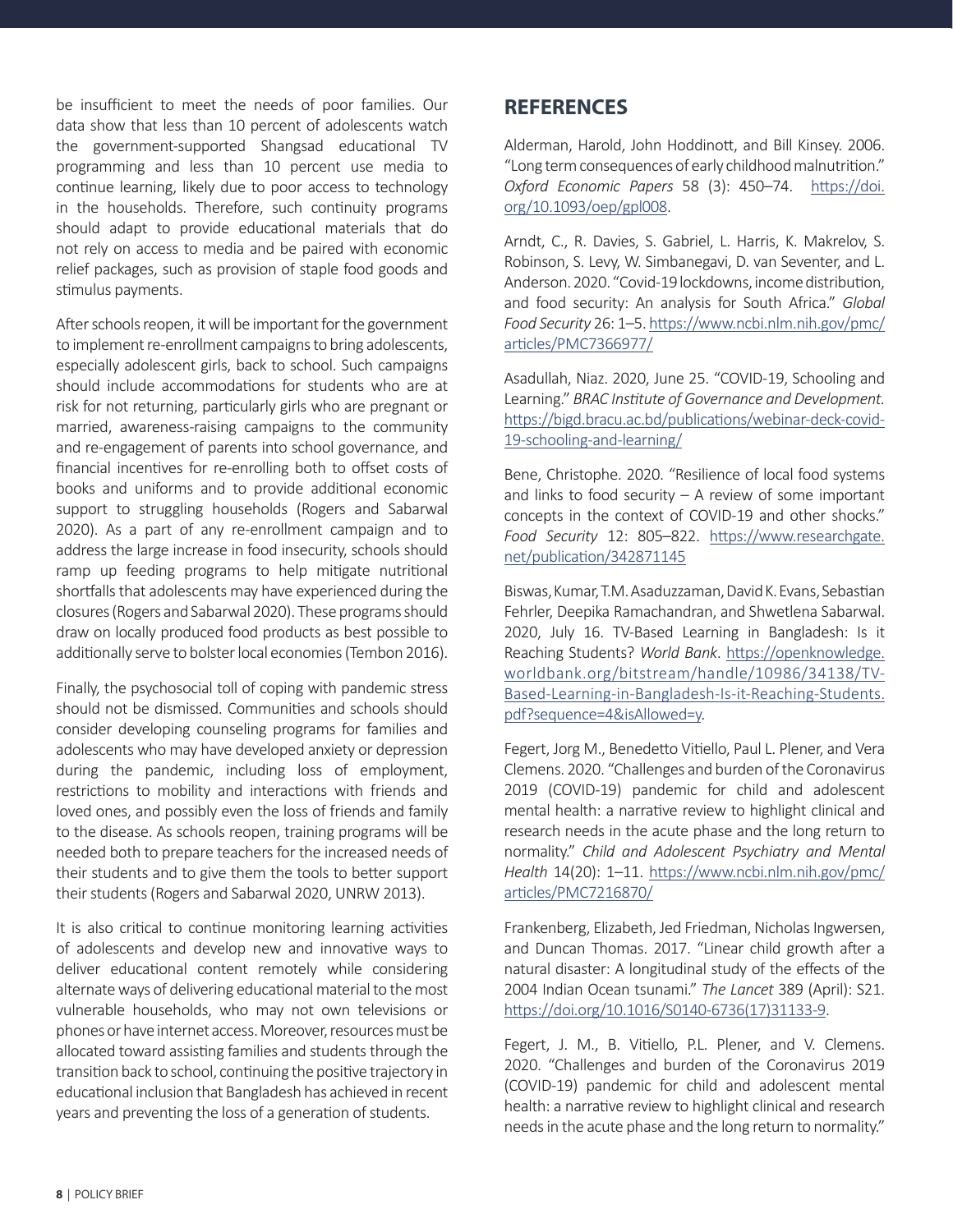#### *Child and Adolescent Psychiatry and Mental Health* 14, 20. <https://doi.org/10.1186/s13034-020-00329-3>

Genoni, Maria Eugenia, Afsana Iffat Khan, Nandini Krishnan, Nethra Palaniswamy, and Wameq Raza. 2020. "Losing Livelihoods: The Labor Market Impacts of Covid-19 in Bangladesh." *Poverty and Equity Global Practice.* World Bank: Washington, DC. [https://openknowledge.worldbank.](https://openknowledge.worldbank.org/bitstream/handle/10986/34449/Losing-Livelihoods-The-Labor-Market-Impacts-of-COVID-19-in-Bangladesh.pdf?sequence=1&isAllowed=y) [org/bitstream/handle/10986/34449/Losing-Livelihoods-](https://openknowledge.worldbank.org/bitstream/handle/10986/34449/Losing-Livelihoods-The-Labor-Market-Impacts-of-COVID-19-in-Bangladesh.pdf?sequence=1&isAllowed=y)[The-Labor-Market-Impacts-of-COVID-19-in-Bangladesh.](https://openknowledge.worldbank.org/bitstream/handle/10986/34449/Losing-Livelihoods-The-Labor-Market-Impacts-of-COVID-19-in-Bangladesh.pdf?sequence=1&isAllowed=y) [pdf?sequence=1&isAllowed=y](https://openknowledge.worldbank.org/bitstream/handle/10986/34449/Losing-Livelihoods-The-Labor-Market-Impacts-of-COVID-19-in-Bangladesh.pdf?sequence=1&isAllowed=y)

Golberstein, E., G. Gonzales, and E. Meara. 2019. "How do economic downturns affect the mental health of children? Evidence from the National Health Interview Survey." *Health Economics* 28(8), 955–970. [https://doi.](https://doi.org/10.1002/hec.3885) [org/10.1002/hec.3885](https://doi.org/10.1002/hec.3885)

Kessler, R.C., M. Angermeyer, J.C. Anthony, R. De Graaf, K. Demyttenaere, I. Gasquet, G. De Girolamo, S. Gluzman, O. Gureje, J.M. Haro, N. Kawakami, A. Karam, D. Levinson, M.E. Medina Mora, M.A. Oakley Browne, J. Posada-Villa, D.J. Stein, C.H. Adley Tsang, S. Aguilar-Gaxiola, J. Alonso, S. Lee, S. Heeringa, B.-E. Pennell, P. Berglund, M.J. Gruber, M. Petukhova, S. Chatterji, and T. Bedirhan Üstün. 2007. "Lifetime prevalence and age-of-onset distributions of mental disorders in the World Health Organization's World Mental Health Survey Initiative." *World Psychiatry* 2007; 6: 168–76 [https://www.ncbi.nlm.nih.gov/pmc/articles/](https://www.ncbi.nlm.nih.gov/pmc/articles/PMC2174588/) [PMC2174588/](https://www.ncbi.nlm.nih.gov/pmc/articles/PMC2174588/)

Kroenke, K., T.W. Strine, R.L. Spitzer, J.B. Williams, J.T. Berry, and A.H. Mokdad. 2009. "The PHQ-8 as a measure of current depression in the general population." *Journal of Affective Disorders* 114(1–3), 163–173.

Laborde, David, Will Martin, Johan Swinnen, and Rob Vos. 2020. "Covid-19 Risks to Global Food Security." *Science*  369(6503): 500–502. [https://science.sciencemag.org/](https://science.sciencemag.org/content/369/6503/500.summary) [content/369/6503/500.summary](https://science.sciencemag.org/content/369/6503/500.summary)

Mahler, Daniel, Christoph Lakner, Andres Castanea Aguilar, Haoyu Wu. 2020. *Updated estimates of the impact of COVID-19 on global poverty.* World Bank Blogs. [https://](https://blogs.worldbank.org/opendata/updated-estimates-impact-covid-19-global-poverty) [blogs.worldbank.org/opendata/updated-estimates](https://blogs.worldbank.org/opendata/updated-estimates-impact-covid-19-global-poverty)[impact-covid-19-global-poverty](https://blogs.worldbank.org/opendata/updated-estimates-impact-covid-19-global-poverty)

Mendez Acosta, Amina and David Evans. 2020, March 3. Covid-19 and Girls' Education: What We Know So Far and What We Expect. Center for Global Development. [https://](https://www.cgdev.org/blog/covid-19-and-girls-education-what-we-know-so-far-and-what-we-expect-happen) [www.cgdev.org/blog/covid-19-and-girls-education-what](https://www.cgdev.org/blog/covid-19-and-girls-education-what-we-know-so-far-and-what-we-expect-happen)[we-know-so-far-and-what-we-expect-happen](https://www.cgdev.org/blog/covid-19-and-girls-education-what-we-know-so-far-and-what-we-expect-happen)

Peterman, A., A. Potts, M. O'Donnell, K. Thompson,

N. Shah, S. Oertelt-Prigione, and N. van Gelder. 2020. Pandemics and Violence Against Women and Children. CGD Working Paper 528. Washington, DC: Center for Global Development. [https://www.cgdev.org/publication/](https://www.cgdev.org/publication/pandemics-and-violence-against-women-and-children) [pandemics-and-violence-against-women-and-children](https://www.cgdev.org/publication/pandemics-and-violence-against-women-and-children)

Smith, Julia. 2019. "Overcoming the 'tyranny of the urgent': integrating gender into disease outbreak preparedness and response." *Gender & Development*. 27:2, 355–369, DOI: 10.1080/13552074.2019.1615288 [https://www.](https://www.tandfonline.com/doi/full/10.1080/13552074.2019.1615288 ) [tandfonline.com/doi/full/10.1080/13552074.2019.16152](https://www.tandfonline.com/doi/full/10.1080/13552074.2019.1615288 ) [88](https://www.tandfonline.com/doi/full/10.1080/13552074.2019.1615288 )

Sosale, Shobhana, T.M. Asaduzzaman, and Deepika Ramachandran. 2019, June 24. Girls' education in Bangladesh: A promising Journey. *World Bank Blogs: End Poverty in South Asia.* [https://blogs.worldbank.org/](https://blogs.worldbank.org/endpovertyinsouthasia/girls-education-bangladesh-promising-journey) [endpovertyinsouthasia/girls-education-bangladesh](https://blogs.worldbank.org/endpovertyinsouthasia/girls-education-bangladesh-promising-journey)[promising-journey](https://blogs.worldbank.org/endpovertyinsouthasia/girls-education-bangladesh-promising-journey).

USAID. 2020. "Food Assistance Fact Sheet Bangladesh: March 12, 2020." United States Agency for International Development: Washington, D.C. [https://www.usaid.gov/](https://www.usaid.gov/bangladesh/food-assistance) [bangladesh/food-assistance](https://www.usaid.gov/bangladesh/food-assistance)

Wenham, Clare, Julia Smith, and Rosemary Morgan. 2020. "COVID-19: the gendered impacts of the outbreak." *The Lancet* Vol 395: 846–848. DOI: https://doi.org/10.1016/ S0140-6736(20)30526-2" [https://doi.org/10.1016/S0140-](https://doi.org/10.1016/S0140-6736(20)30526-2) [6736\(20\)30526-2](https://doi.org/10.1016/S0140-6736(20)30526-2)

World Bank. 2020. The Covid-19 Pandemic: Shocks to Education and Policy Responses. World Bank: Washington, DC. [https://openknowledge.worldbank.org/](https://openknowledge.worldbank.org/handle/10986/33696) [handle/10986/33696](https://openknowledge.worldbank.org/handle/10986/33696)

World Health Organization (WHO). 2020. "Adolescent Mental Health." World Health Organization [https://](https://www.who.int/news-room/fact-sheets/detail/adolescent-mental-health) [www.who.int/news-room/fact-sheets/detail/adolescent](https://www.who.int/news-room/fact-sheets/detail/adolescent-mental-health)[mental-health](https://www.who.int/news-room/fact-sheets/detail/adolescent-mental-health)